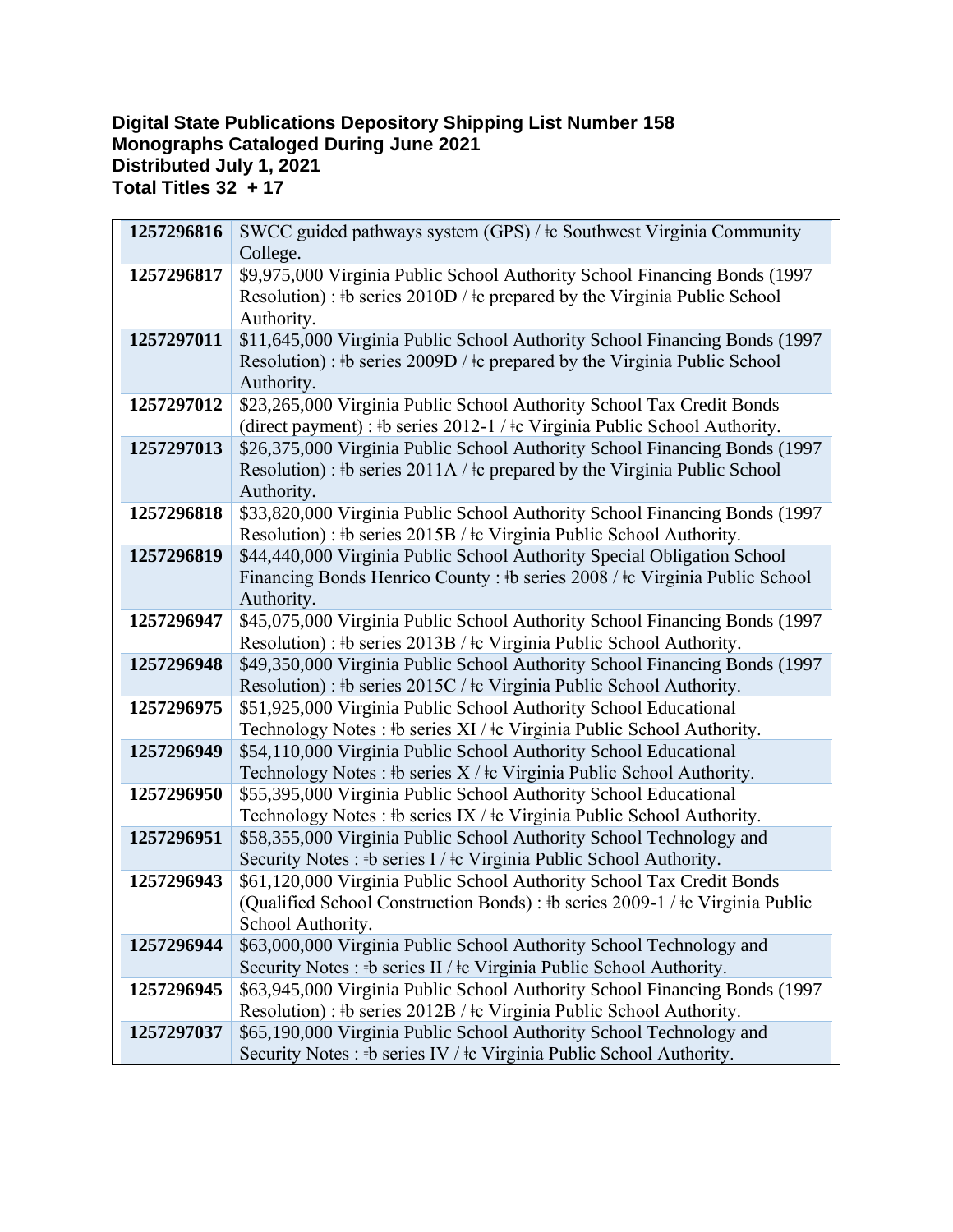| 1257296956 | \$65,465,000 Virginia Public School Authority School Educational                              |
|------------|-----------------------------------------------------------------------------------------------|
|            | Technology and Security Notes : #b series III / #c Virginia Public School                     |
|            | Authority.                                                                                    |
| 1257296957 | \$65,950,000 Virginia Public School Authority School Financing Bonds (1997                    |
|            | Resolution) : #b series 2012C / #c Virginia Public School Authority.                          |
| 1257296958 | \$67,400,000 Virginia Public School Authority School Tax Credit Bonds                         |
|            | (Direct Payment Qualified School Construction Bonds) : #b series 2011-1 / #c                  |
|            | Virginia Public School Authority.                                                             |
| 1257296959 | \$72,655,000 Virginia Public School Authority School Tax Credit Bonds                         |
|            | (Direct Payment Qualified School Construction Bonds) : #b series 2010-1 / #c                  |
|            | Virginia Public School Authority.                                                             |
| 1257297044 | \$81,225,000 Virginia Public School Authority School Financing Bonds (1997                    |
|            | Resolution) : #b series 2014C / #c Virginia Public School Authority.                          |
| 1257297045 | \$85,510,000 Virginia Public School Authority School Financing Bonds (1997                    |
|            | Resolution) Refunding : #b series 2010C / #c Virginia Public School<br>Authority.             |
| 1257297046 | Instructions for preparing base budget submissions : #b 2020-2022 biennial                    |
|            | budget / ‡c Virginia Department of Planning and Budget.                                       |
| 1257297047 | Instructions for the submission of required base budget adjustments : #b 2020-                |
|            | 2022 biennial budget / ‡c Virginia Department of Planning and Budget.                         |
| 1257296989 | Instructions for the submission of technical adjustments : #b 2020-2022                       |
|            | biennial budget / ‡c Virginia Department of Planning and Budget.                              |
| 1257296896 | Instructions for the submission of information technology decision packages :                 |
|            | #b 2020-2022 biennial budget / #c Virginia Department of Planning and                         |
|            | Budget.                                                                                       |
| 1257296990 | Instructions for preparing capital project requests : #b 2020 General Assembly                |
|            | Session / ‡c Virginia Department of Planning and Budget.                                      |
| 1257297051 | Capital budget request module instructions / ‡c Virginia Department of                        |
|            | Planning and Budget.                                                                          |
| 1257297052 | Capital outlay : #b review and funding processes / #c Virginia Department of                  |
| 1257297053 | Planning and Budget.<br>Re-incarceration and re-arrest rates of VADOC FY2015 SR releases / ‡c |
|            | Virginia Department of Corrections.                                                           |
| 1257297054 | FFY 2020 State Plan Update / ‡c Virginia Board for People with Disabilities.                  |
| 1258110131 | Extension of continuing education requirements / ‡c Virginia Board of                         |
|            | Optometry.                                                                                    |
| 1258110132 | Prescription monitoring program update / $\pm c$ Virginia Board of Veterinary                 |
|            | Medicine.                                                                                     |
| 1258110133 | COVID-19 and veterinary practice / ‡c Virginia Board of Veterinary                            |
|            | Medicine.                                                                                     |
| 1258110134 | Webinar announcement / ‡c Virginia Board of Veterinary Medicine.                              |
| 1258110135 | VDH update for veterinarians / ‡c Virginia Board of Veterinary Medicine.                      |
| 1258110283 | Update for veterinarians / $\pm$ Virginia Board of Veterinary Medicine.                       |
| 1258110284 | Information on rabbit hemorrhagic disease / $\pm c$ Virginia Board of Veterinary              |
|            | Medicine.                                                                                     |